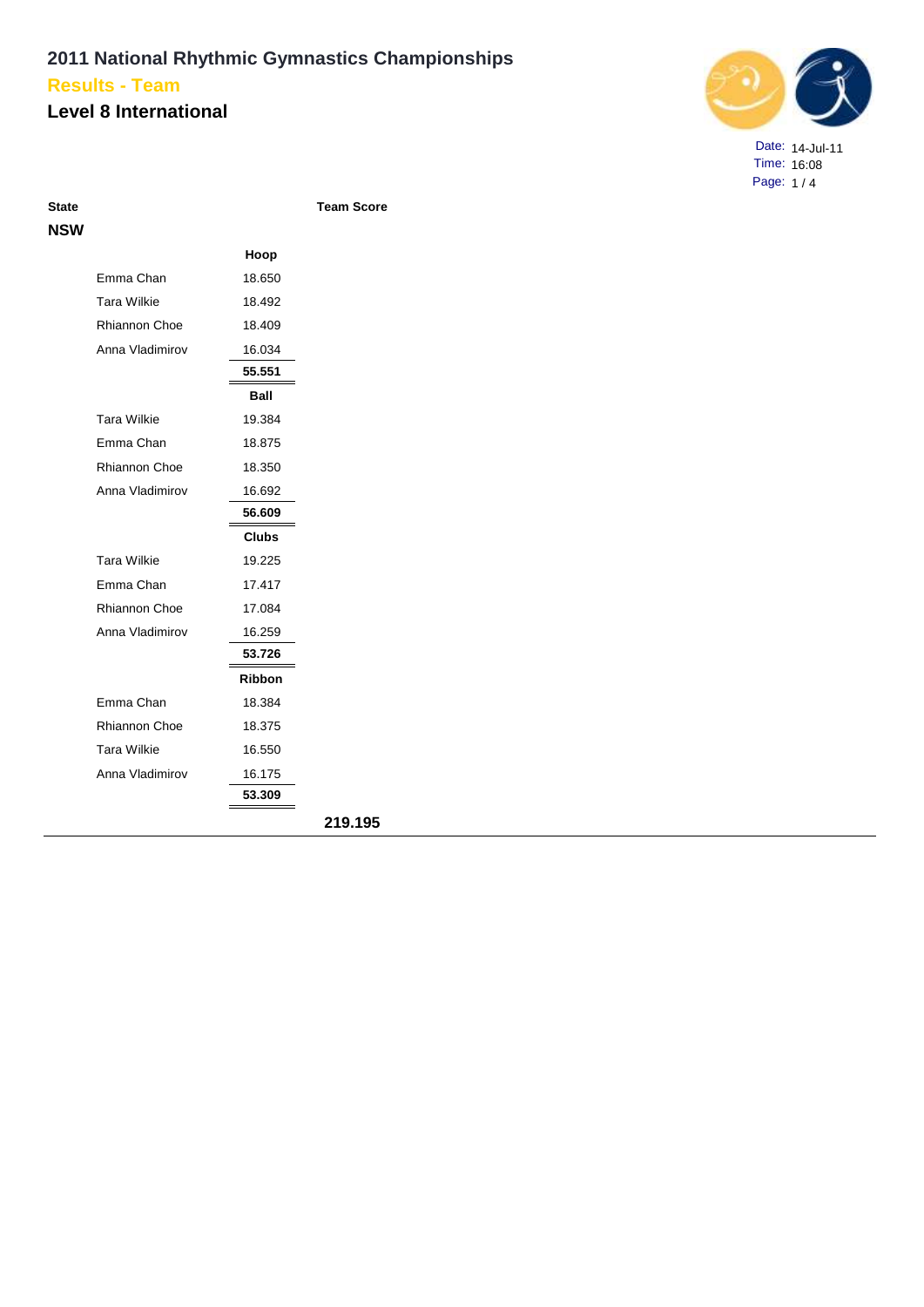### **Level 8 International**



Date: 14-Jul-11 Time: 16:08 Page: 2 / 4

| State |  |
|-------|--|
| WА    |  |

**State Team Score**

| Hoop<br>Jacqueline Soraine<br>18.634<br>Breanna Wegener<br>16.834<br>Nicole Phillips<br>16.800<br>Yuliya Lozovk<br>15.325<br>52.268<br>Ball<br>16.459<br>Jacqueline Soraine<br>Yuliya Lozovk<br>16.359<br>Nicole Phillips<br>15.959<br>Breanna Wegener<br>14.734<br>48.777<br><b>Clubs</b><br>Jacqueline Soraine<br>17.509<br>Breanna Wegener<br>16.009<br><b>Nicole Phillips</b><br>15.659<br>Yuliya Lozovk<br>14.584<br>49.177<br><b>Ribbon</b><br>Jacqueline Soraine<br>16.467<br>16.217<br>Breanna Wegener<br>15.175<br><b>Nicole Phillips</b><br>Yuliya Lozovk<br>14.700<br>47.859 |  |
|-----------------------------------------------------------------------------------------------------------------------------------------------------------------------------------------------------------------------------------------------------------------------------------------------------------------------------------------------------------------------------------------------------------------------------------------------------------------------------------------------------------------------------------------------------------------------------------------|--|
|                                                                                                                                                                                                                                                                                                                                                                                                                                                                                                                                                                                         |  |
|                                                                                                                                                                                                                                                                                                                                                                                                                                                                                                                                                                                         |  |
|                                                                                                                                                                                                                                                                                                                                                                                                                                                                                                                                                                                         |  |
|                                                                                                                                                                                                                                                                                                                                                                                                                                                                                                                                                                                         |  |
|                                                                                                                                                                                                                                                                                                                                                                                                                                                                                                                                                                                         |  |
|                                                                                                                                                                                                                                                                                                                                                                                                                                                                                                                                                                                         |  |
|                                                                                                                                                                                                                                                                                                                                                                                                                                                                                                                                                                                         |  |
|                                                                                                                                                                                                                                                                                                                                                                                                                                                                                                                                                                                         |  |
|                                                                                                                                                                                                                                                                                                                                                                                                                                                                                                                                                                                         |  |
|                                                                                                                                                                                                                                                                                                                                                                                                                                                                                                                                                                                         |  |
|                                                                                                                                                                                                                                                                                                                                                                                                                                                                                                                                                                                         |  |
|                                                                                                                                                                                                                                                                                                                                                                                                                                                                                                                                                                                         |  |
|                                                                                                                                                                                                                                                                                                                                                                                                                                                                                                                                                                                         |  |
|                                                                                                                                                                                                                                                                                                                                                                                                                                                                                                                                                                                         |  |
|                                                                                                                                                                                                                                                                                                                                                                                                                                                                                                                                                                                         |  |
|                                                                                                                                                                                                                                                                                                                                                                                                                                                                                                                                                                                         |  |
|                                                                                                                                                                                                                                                                                                                                                                                                                                                                                                                                                                                         |  |
|                                                                                                                                                                                                                                                                                                                                                                                                                                                                                                                                                                                         |  |
|                                                                                                                                                                                                                                                                                                                                                                                                                                                                                                                                                                                         |  |
|                                                                                                                                                                                                                                                                                                                                                                                                                                                                                                                                                                                         |  |
|                                                                                                                                                                                                                                                                                                                                                                                                                                                                                                                                                                                         |  |
|                                                                                                                                                                                                                                                                                                                                                                                                                                                                                                                                                                                         |  |
|                                                                                                                                                                                                                                                                                                                                                                                                                                                                                                                                                                                         |  |
|                                                                                                                                                                                                                                                                                                                                                                                                                                                                                                                                                                                         |  |
|                                                                                                                                                                                                                                                                                                                                                                                                                                                                                                                                                                                         |  |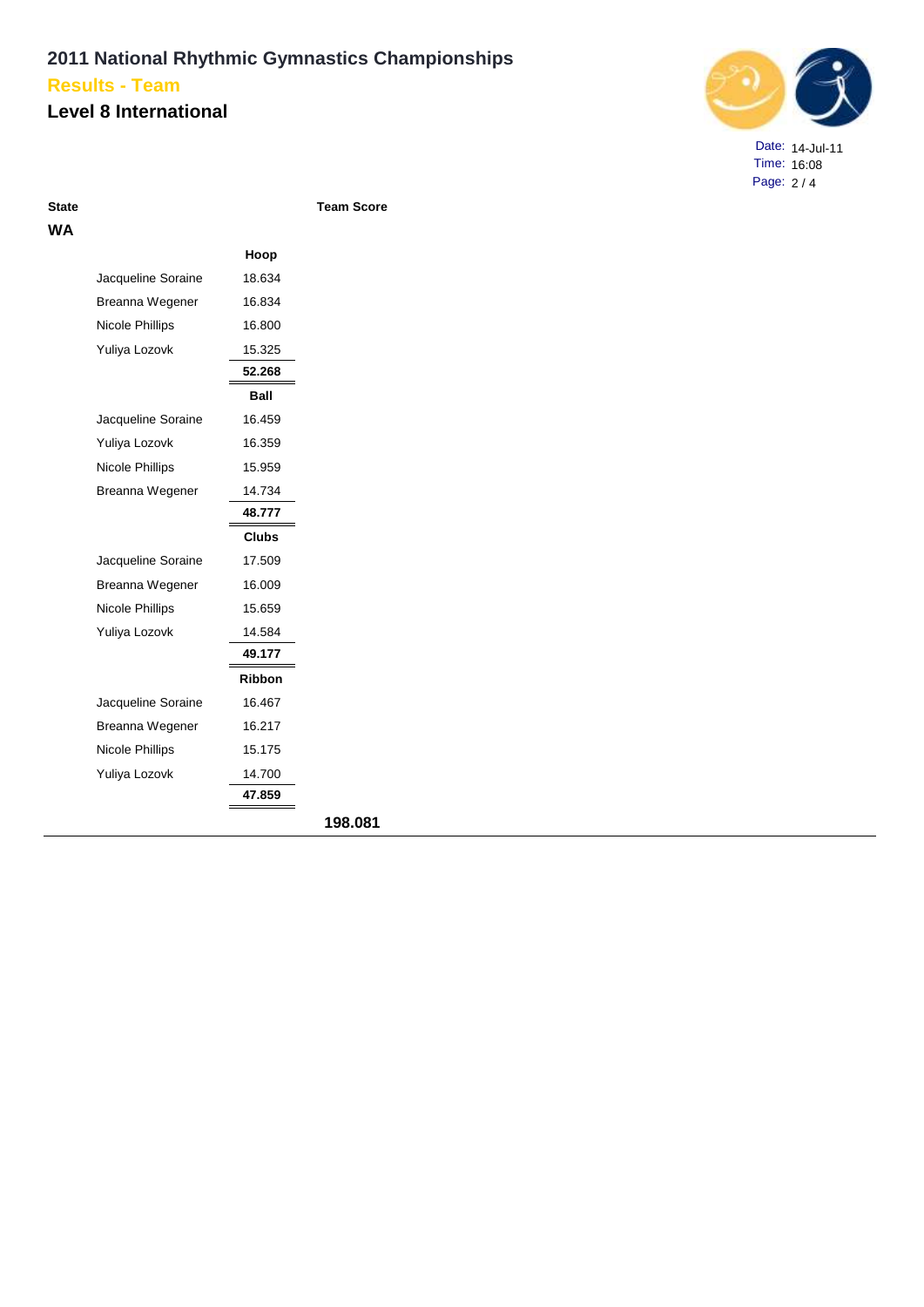#### **Level 8 International**



Date: 14-Jul-11 Time: 16:08 Page: 3 / 4

| ۰,<br>tate |  |
|------------|--|
|            |  |

**State Team Score**

|                             | Hoop          |         |
|-----------------------------|---------------|---------|
| Mackenzie Figgitt           | 17.334        |         |
| <b>Clemintine Hutchison</b> | 16.700        |         |
| Minette Prinsloo            | 15.625        |         |
|                             | 49.659        |         |
|                             | <b>Ball</b>   |         |
| <b>Clemintine Hutchison</b> | 17.825        |         |
| Minette Prinsloo            | 15.909        |         |
| Mackenzie Figgitt           | 15.675        |         |
|                             | 49.409        |         |
|                             | <b>Clubs</b>  |         |
| Mackenzie Figgitt           | 17.725        |         |
| Clemintine Hutchison        | 16.584        |         |
| Minette Prinsloo            | 15.125        |         |
|                             | 49.434        |         |
|                             | <b>Ribbon</b> |         |
| <b>Clemintine Hutchison</b> | 17.200        |         |
| Mackenzie Figgitt           | 15.275        |         |
| Minette Prinsloo            | 14.959        |         |
|                             | 47.434        |         |
|                             |               | 195.936 |
|                             |               |         |